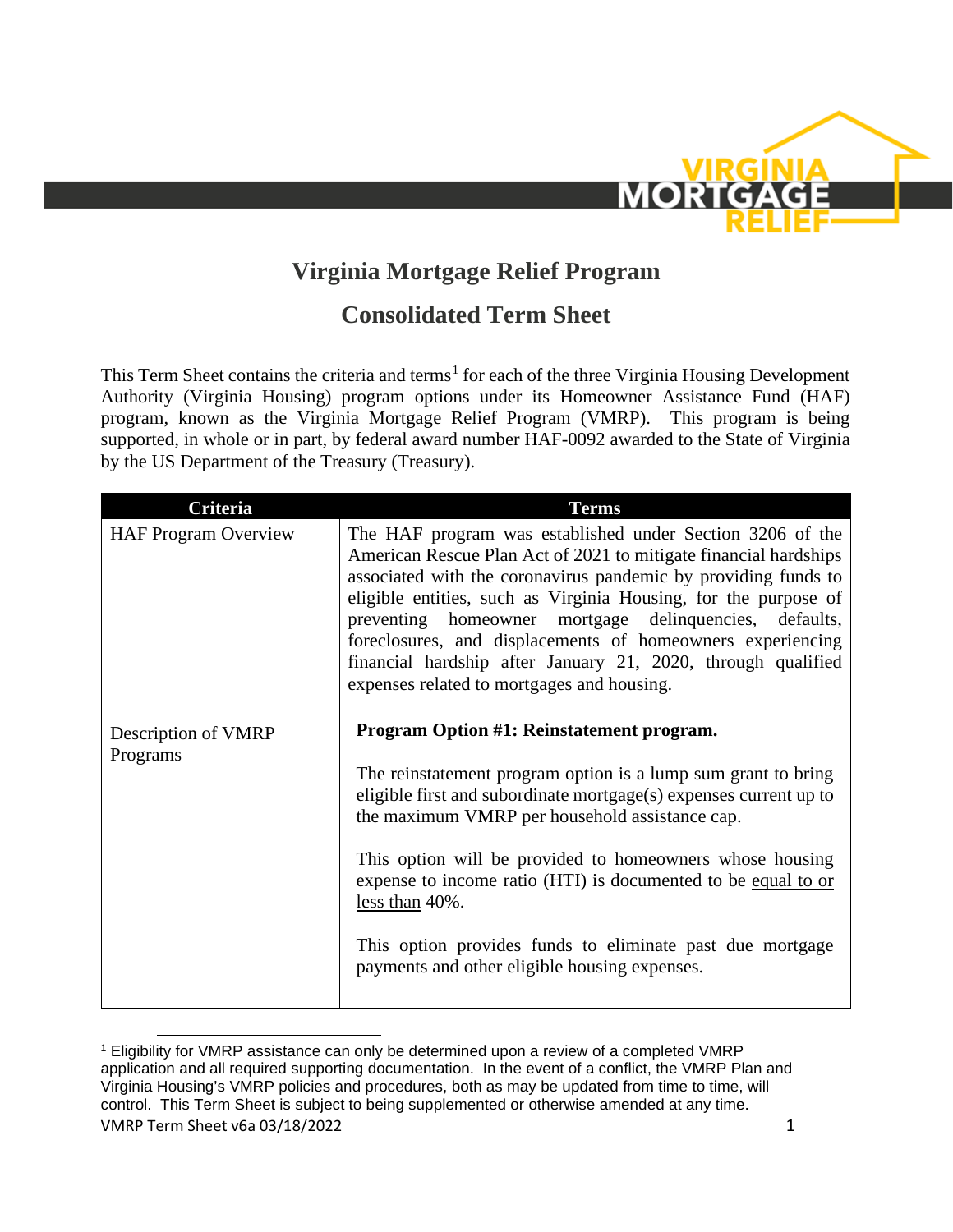| Criteria | <b>Terms</b>                                                                                                                                                                                                                                                                                                                                                                                                                                                                                                                            |
|----------|-----------------------------------------------------------------------------------------------------------------------------------------------------------------------------------------------------------------------------------------------------------------------------------------------------------------------------------------------------------------------------------------------------------------------------------------------------------------------------------------------------------------------------------------|
|          | Notes:                                                                                                                                                                                                                                                                                                                                                                                                                                                                                                                                  |
|          | (1) If the Maximum Per Household VMRP Assistance is not<br>sufficient to fully reinstate, eligible homeowners must<br>demonstrate sufficient other funds to fully reinstate or<br>document an approved loss mitigation plan with their loan<br>servicer regarding such shortfall, satisfactory to Virginia<br>Housing. If the applicant is unable to reinstate the shortfall<br>or come to a loss mitigation agreement with his or her loan<br>servicer regarding such a shortfall, the applicant is ineligible<br>for VMRP Assistance. |
|          | (2) Applicants in a forbearance plan at the time of their VMRP<br>application may be eligible. However, amounts owed due to<br>applicant previously receiving a Partial Claim, Deferment,<br>or some other form of Loss Mitigation assistance, are not<br>typically eligible expenses unless applicant's delinquency is<br>due to a qualified hardship as a result of COVID-19<br>occurring subsequent to the loss mitigation assistance.                                                                                               |
|          | Program Option #2: Reinstatement plus monthly housing<br>assistance.                                                                                                                                                                                                                                                                                                                                                                                                                                                                    |
|          | The reinstatement plus monthly housing assistance program<br>option is a lump sum grant to bring eligible first and subordinate<br>mortgage(s) current (Program Option #1) plus make future<br>monthly payments of eligible housing expenses until the<br>qualified<br>hardship has<br>financial<br>been<br>the<br>removed,<br>homeowner(s) become eligible for other loss mitigation options<br>with the current servicer, or until the maximum per household<br>VMRP assistance has been exhausted, whichever happens first.          |
|          | This option will be provided to homeowners receiving mortgage<br>reinstatement assistance whose HTI is greater than 40%.                                                                                                                                                                                                                                                                                                                                                                                                                |
|          | Requires re-certification of income and hardship every 90 days<br>that the payment is ongoing.                                                                                                                                                                                                                                                                                                                                                                                                                                          |
|          | Program Option #3: Assistance with Eligible Housing<br><b>Expenses.</b>                                                                                                                                                                                                                                                                                                                                                                                                                                                                 |
|          | The assistance with eligible housing expenses program option is<br>for homeowners with no mortgage or homeowners with<br>delinquent eligible expenses that are not escrowed with their<br>mortgage servicer. Such homeowners may still be eligible for                                                                                                                                                                                                                                                                                  |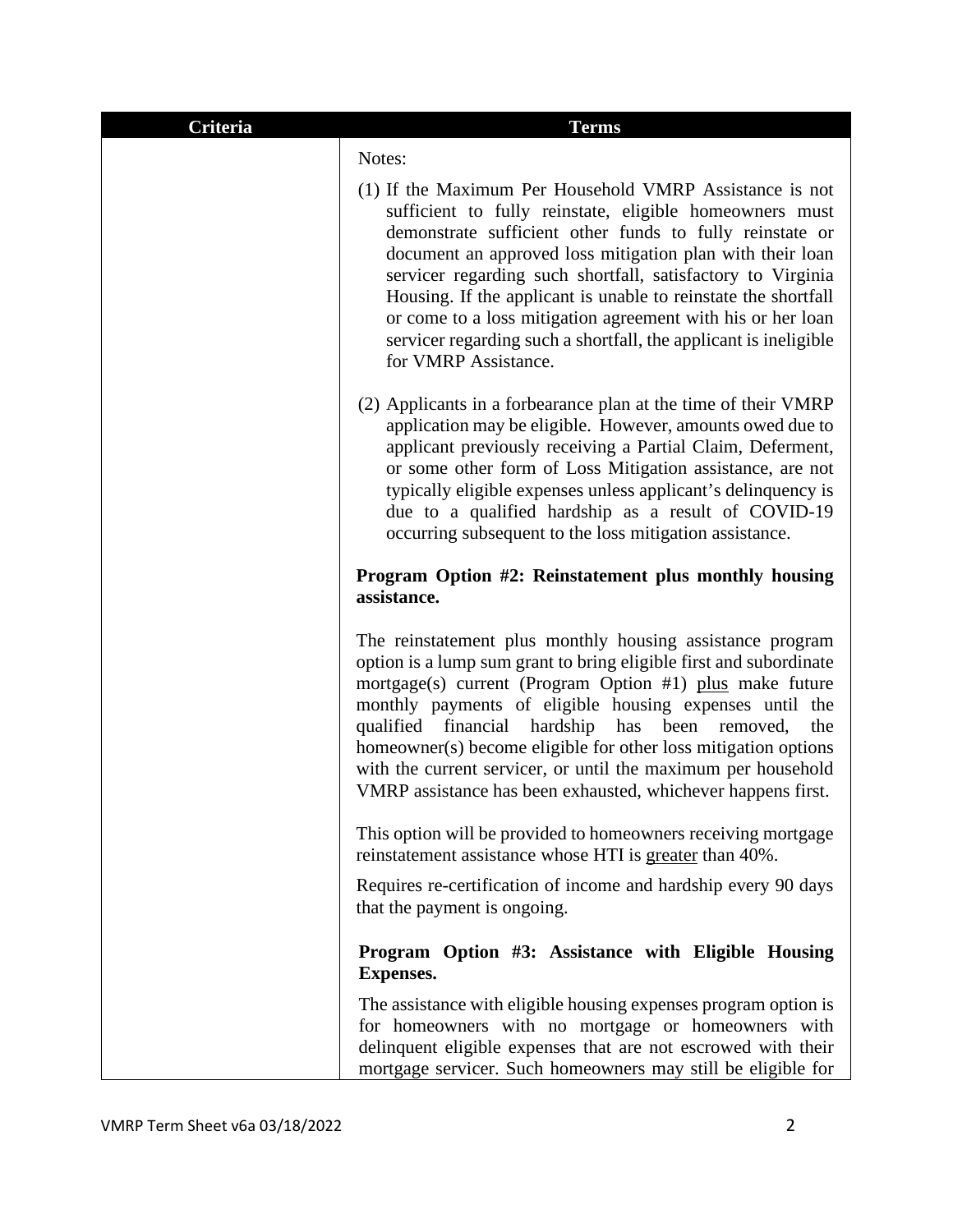| Criteria                                 | <b>Terms</b>                                                                                                                                                                                                                                                                                                                                                                                                                                   |
|------------------------------------------|------------------------------------------------------------------------------------------------------------------------------------------------------------------------------------------------------------------------------------------------------------------------------------------------------------------------------------------------------------------------------------------------------------------------------------------------|
|                                          | payment of other delinquent eligible housing expenses under                                                                                                                                                                                                                                                                                                                                                                                    |
|                                          | this VMRP program option.                                                                                                                                                                                                                                                                                                                                                                                                                      |
| Overview of Eligibility<br>Criteria      | The basic VMRP eligibility requirements (as further discussed in<br>this Term Sheet) are as follows:                                                                                                                                                                                                                                                                                                                                           |
|                                          |                                                                                                                                                                                                                                                                                                                                                                                                                                                |
|                                          | Homeowners must be an eligible applicant entity type;<br>(i)<br>(ii)<br>Homeowners must have experienced a qualified<br>financial hardship;                                                                                                                                                                                                                                                                                                    |
|                                          | Home must be an eligible property type and be located<br>(iii)<br>in Virginia;                                                                                                                                                                                                                                                                                                                                                                 |
|                                          | Home must be owned and occupied as homeowners'<br>(iv)<br>primary residence;                                                                                                                                                                                                                                                                                                                                                                   |
|                                          | Applicant's household income must be below certain<br>(v)<br>maximum income restrictions;                                                                                                                                                                                                                                                                                                                                                      |
|                                          | Assistance sought must be for a delinquent eligible<br>(vi)<br>housing expense that became due on or after January<br>21, 2020;                                                                                                                                                                                                                                                                                                                |
|                                          | (vii)<br>Certain maximum limits cannot be exceeded for: (a)<br>mortgage amount (original outstanding principal<br>balance), or (b) in cases where there is no mortgage, the<br>assessed value of the dwelling and land;                                                                                                                                                                                                                        |
|                                          | If mortgage payment assistance is sought, the mortgage<br>(viii)<br>must be an eligible mortgage type;                                                                                                                                                                                                                                                                                                                                         |
|                                          | Assistance cannot exceed the maximum VMRP per<br>(ix)<br>household assistance cap; and                                                                                                                                                                                                                                                                                                                                                         |
|                                          | The VMRP assistance may not duplicate any other<br>(x)<br>federal, state or local housing assistance received by                                                                                                                                                                                                                                                                                                                               |
|                                          | homeowner for the same expenses paid for by VMRP.                                                                                                                                                                                                                                                                                                                                                                                              |
| <b>Eligible Applicant Entity</b><br>Type | Applicant must be a "natural person" (i.e., LLP, LP or LLC do not<br>qualify). A homeowner that has transferred their ownership right<br>into non-incorporated, Living Trusts, may be eligible provided the<br>homeowner occupies the home as the primary residence. Heirs,<br>equitable owners, and successors-in-interest, as that term is defined<br>in Section 1024.31 of Title 12 of the Code of Federal Regulations,<br>may be eligible. |
| Bankruptcy                               | Active bankruptcies must provide proof of court or trustee<br>approval to participate in the program.                                                                                                                                                                                                                                                                                                                                          |
| Citizenship                              | US Citizenship is not required, but there are documentation<br>requirements related to eligibility of non-citizens.                                                                                                                                                                                                                                                                                                                            |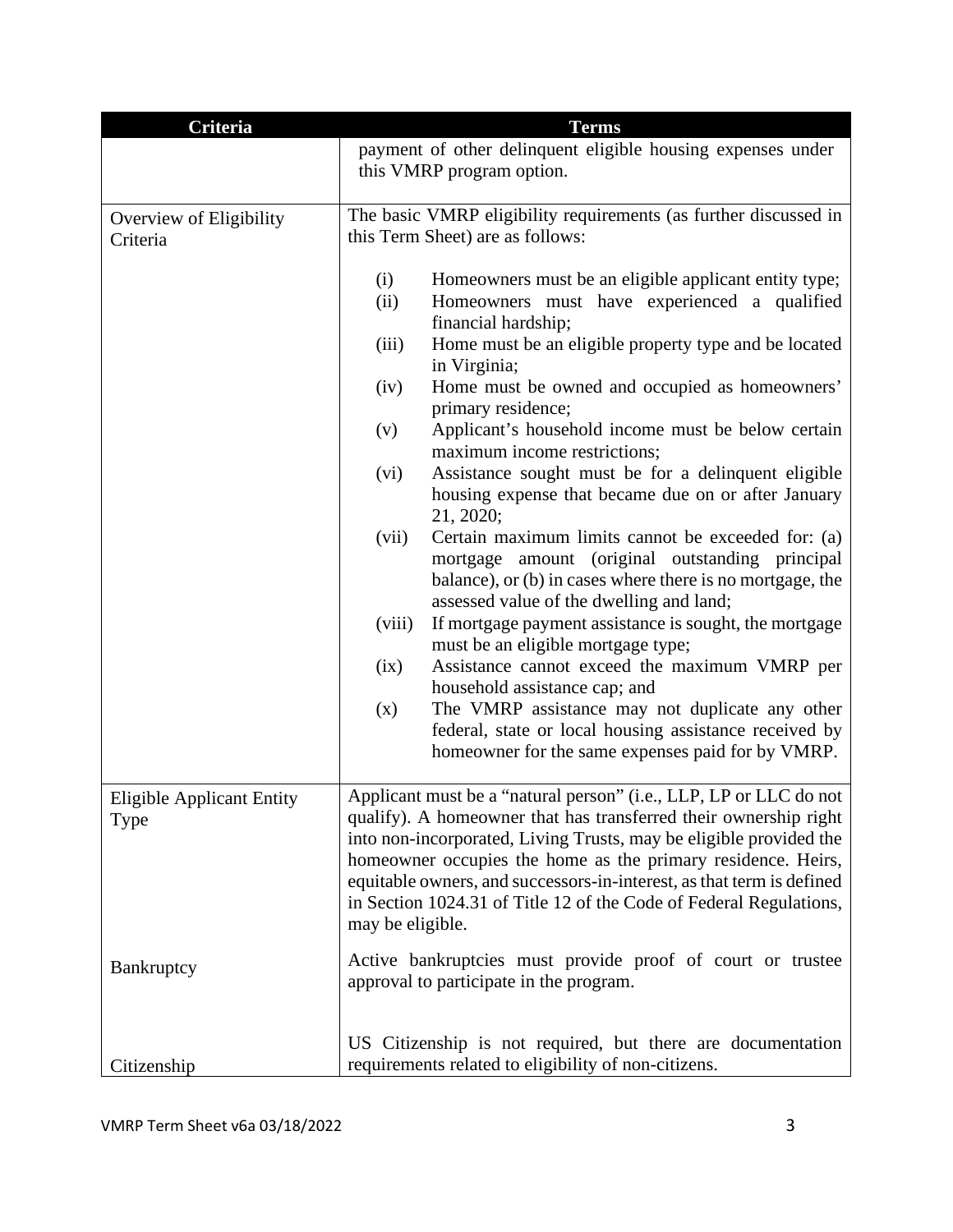| <b>Criteria</b>                       | <b>Terms</b>                                                                                                                                                                                                                                                                                                                                                                                                                                                   |
|---------------------------------------|----------------------------------------------------------------------------------------------------------------------------------------------------------------------------------------------------------------------------------------------------------------------------------------------------------------------------------------------------------------------------------------------------------------------------------------------------------------|
| <b>Qualified Financial Hardship</b>   | A qualified financial hardship means a material reduction in<br>income or material increase in living expenses associated with the<br>coronavirus pandemic that has created or increased a risk of<br>mortgage delinquency, mortgage default or foreclosure occurring<br>on or after January 21, 2020.                                                                                                                                                         |
| Eligible Property Type                | Eligible property types are the following dwellings: single-family<br>attached or detached homes, condominium,<br>unit<br>single<br>cooperative, mobile or manufactured homes (both affixed and<br>unaffixed to land) which are habitable structures (not condemned<br>or having suffered material damage).                                                                                                                                                    |
|                                       | Note that 2-4 unit properties and mixed-use properties are not<br>eligible for VMRP.                                                                                                                                                                                                                                                                                                                                                                           |
|                                       | Property must be located in Virginia.                                                                                                                                                                                                                                                                                                                                                                                                                          |
| <b>Primary Residence</b>              | The home must be the homeowner's primary residence. Second<br>homes and vacation homes are not eligible.                                                                                                                                                                                                                                                                                                                                                       |
| <b>Maximum Income</b><br>Restrictions | Consistent with Treasury guidance, the VMRP is prioritizing the<br>following for eligibility: (1) homeowners with household incomes<br>at or below 100% of the applicable area median income (AMI), or<br>national median income, whichever is greater, and (2) socially<br>disadvantaged individuals, as defined by Treasury, with household<br>incomes equal to or less than 150% of the AMI or 100% of the<br>national median income, whichever is greater. |
|                                       | Income limits specific to the HAF program have been published<br>by HUD and can be found at:<br>https://www.huduser.gov/portal/datasets/haf-il.html.                                                                                                                                                                                                                                                                                                           |
|                                       | Treasury's definition of socially disadvantaged individual can be<br>found here:<br>https://home.treasury.gov/system/files/136/HAF-Guidance.pdf                                                                                                                                                                                                                                                                                                                |
| <b>Eligible Housing Expenses</b>      | Eligible housing expenses must have become due on or after<br>January 21, 2020, and be one of the following:                                                                                                                                                                                                                                                                                                                                                   |
|                                       | Existing first mortgage lien loan payment PITI, escrow<br>shortages, servicer corporate advances.                                                                                                                                                                                                                                                                                                                                                              |
|                                       | Subordinate mortgage lien payment (principal and interest)<br>and/or installment payment of government bond second<br>lien for down payment assistance (such as Virginia<br>Housing second deeds of trust for down payment).                                                                                                                                                                                                                                   |
|                                       | Reasonable legal fees of the servicer or other payee<br>associated with delinquency of eligible expenses.                                                                                                                                                                                                                                                                                                                                                      |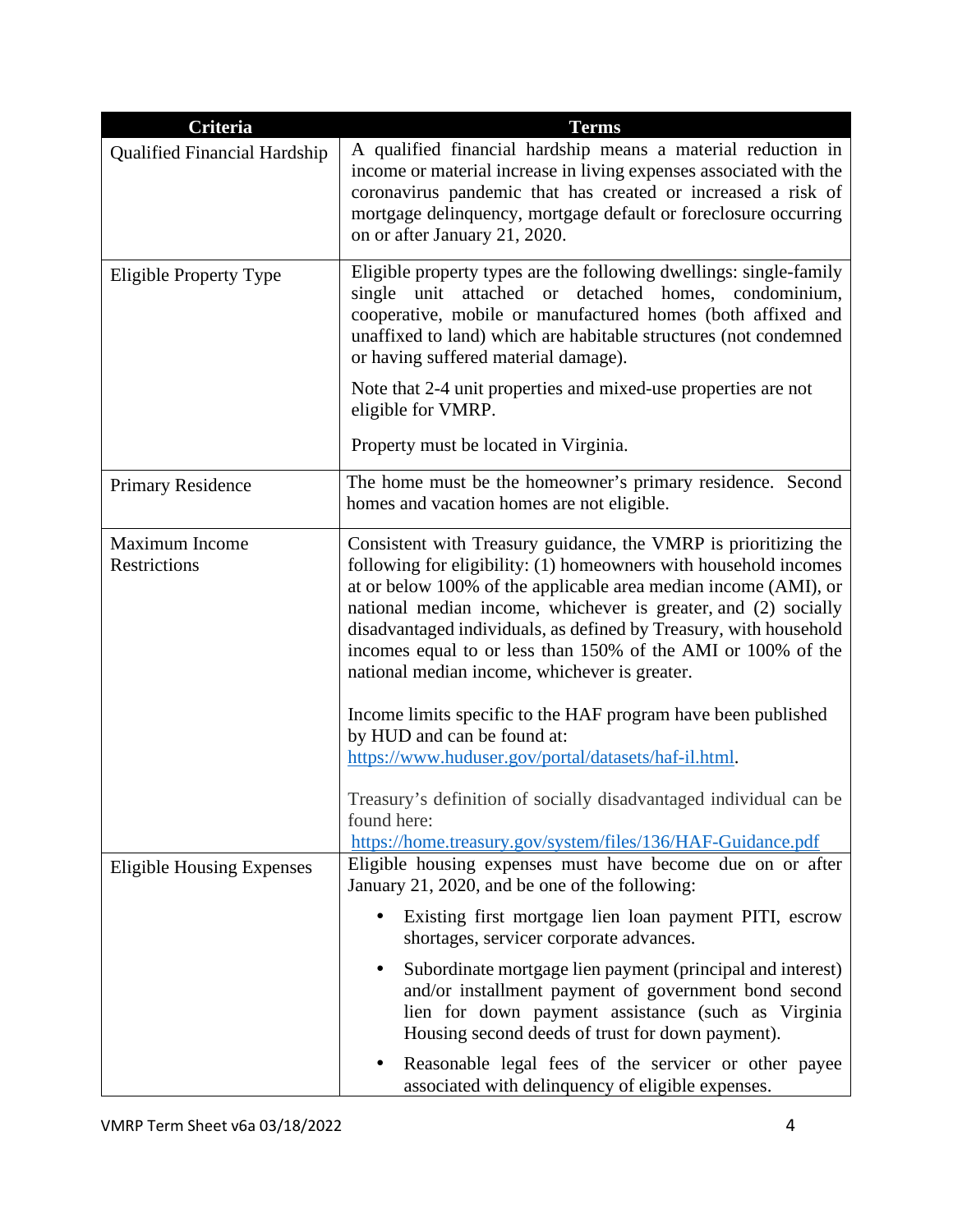| <b>Criteria</b>               | <b>Terms</b>                                                                                                                                                                                                                                                                                                                            |
|-------------------------------|-----------------------------------------------------------------------------------------------------------------------------------------------------------------------------------------------------------------------------------------------------------------------------------------------------------------------------------------|
|                               | Attached or unattached manufactured/mobile home loan<br>monthly payment (principal and interest).                                                                                                                                                                                                                                       |
|                               | Personal property tax on unattached manufactured/mobile<br>homes.                                                                                                                                                                                                                                                                       |
|                               | If home loan monthly payment and/or personal property tax<br>are being paid on an unattached manufactured/mobile<br>home, lot rent may also be paid. However, applications for<br>lot rent only are not eligible under HAF but may be under<br>the Virginia Rent Relief Program (RRP).                                                  |
|                               | Homeowner's association fees, condominium association<br>fees and special assessments, cooperative maintenance<br>fees, or common charges, including<br>for<br>lien<br>a<br>extinguishment.                                                                                                                                             |
|                               | Homeowner's hazard and other property insurance, flood,<br>and/or mortgage insurance.                                                                                                                                                                                                                                                   |
|                               | Delinquent real estate property taxes.                                                                                                                                                                                                                                                                                                  |
|                               | However, amounts owed due to applicant previously receiving a<br>Partial Claim, Deferment, or some other form of Loss Mitigation<br>assistance, are not typically eligible expenses unless applicant's<br>delinquency is due to a qualified hardship as a result of COVID-19<br>occurring subsequent to the loss mitigation assistance. |
| Maximum Eligible Mortgage     | The following, as applicable, must be met:                                                                                                                                                                                                                                                                                              |
| Amount                        | (a) If mortgage payment assistance is sought, the original<br>outstanding principal balance of the mortgage must have been less<br>than applicable conforming loan limits at the time of loan<br>origination; or                                                                                                                        |
| <b>Maximum Property Value</b> | (b) if no mortgage, the current assessed value of the land and<br>dwelling (as determined by the locality's assessor's office) must<br>be less than the current conforming loan limit.                                                                                                                                                  |
| Eligible Mortgage Type        | Eligible mortgage type means any credit transaction that is secured<br>by a mortgage, deed of trust, or other consensual security interest<br>on a principal residence of a borrower for an eligible property type.                                                                                                                     |
|                               | This includes federally backed, conventional, private, and reverse<br>mortgages. It also includes a loan secured by a manufactured or<br>mobile home (both affixed or unaffixed to land), or a contract for<br>deed (also known as a land contract).                                                                                    |
|                               |                                                                                                                                                                                                                                                                                                                                         |